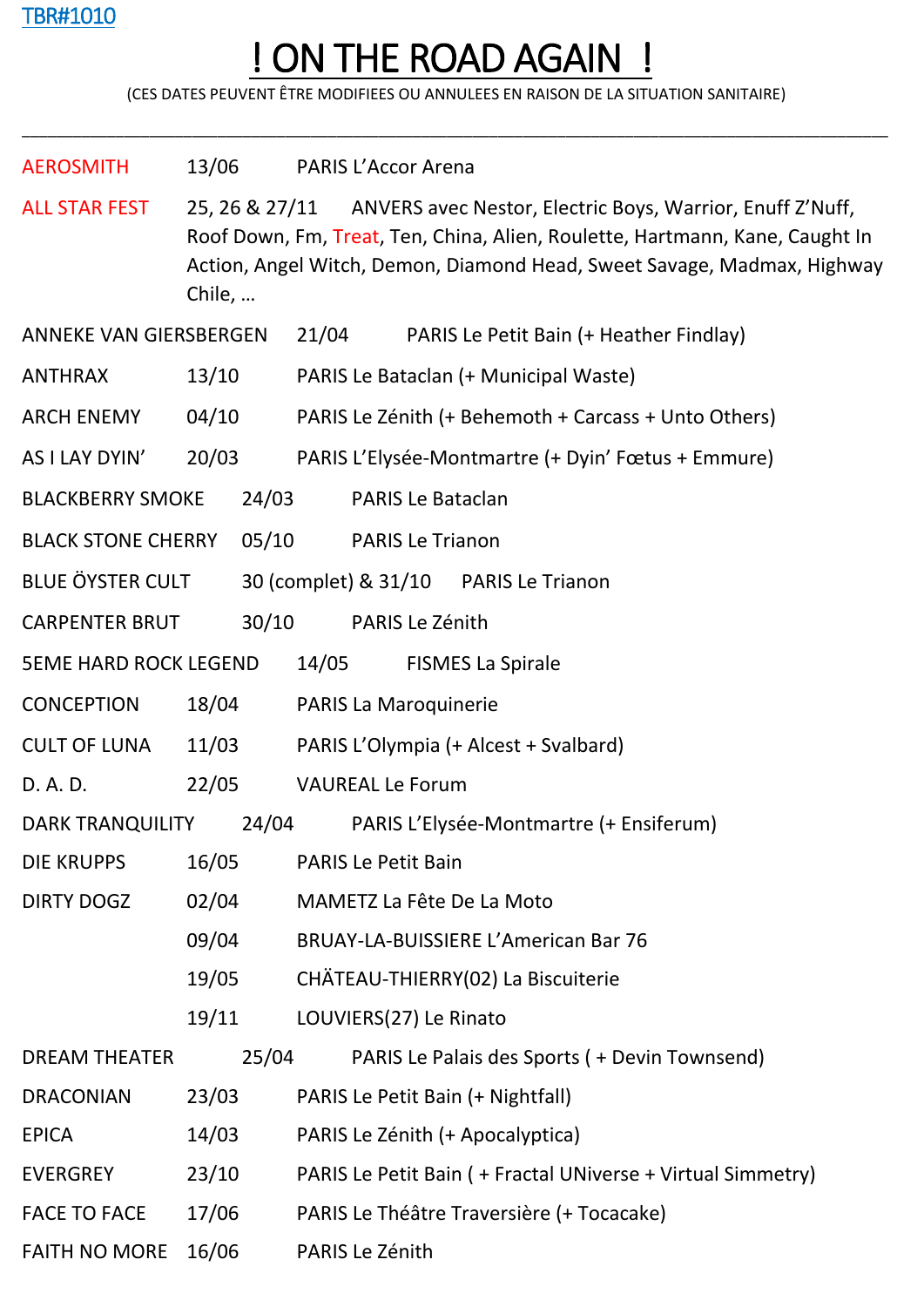| <b>FU MANCHU</b><br>12/06             |       | PARIS Le Glaz' Art                      |                                                                   |                                   |                                                                                                                                                                                                                                                                                                                                                                                                                                                                                                                                                                                                                                                                                                                                                                                                                                                                                                                            |  |  |
|---------------------------------------|-------|-----------------------------------------|-------------------------------------------------------------------|-----------------------------------|----------------------------------------------------------------------------------------------------------------------------------------------------------------------------------------------------------------------------------------------------------------------------------------------------------------------------------------------------------------------------------------------------------------------------------------------------------------------------------------------------------------------------------------------------------------------------------------------------------------------------------------------------------------------------------------------------------------------------------------------------------------------------------------------------------------------------------------------------------------------------------------------------------------------------|--|--|
| GANG (30 <sup>ème</sup> anniversaire) |       | 15/05<br><b>FISMES La Spirale</b>       |                                                                   |                                   |                                                                                                                                                                                                                                                                                                                                                                                                                                                                                                                                                                                                                                                                                                                                                                                                                                                                                                                            |  |  |
| <b>GHOST</b>                          | 18/04 |                                         | PARIS L'Accor Arena (+ Uncle Acid & The Dead Beats + Twin Temple) |                                   |                                                                                                                                                                                                                                                                                                                                                                                                                                                                                                                                                                                                                                                                                                                                                                                                                                                                                                                            |  |  |
| <b>GOJIRA</b>                         |       | 24/03                                   |                                                                   |                                   | PARIS L'Accor Arena (+ Alien Weaponry + Employed To Serve)                                                                                                                                                                                                                                                                                                                                                                                                                                                                                                                                                                                                                                                                                                                                                                                                                                                                 |  |  |
| <b>GRAND MAGUS</b><br>24/03           |       | PARIS Le Petit Bain (+ Wolf)            |                                                                   |                                   |                                                                                                                                                                                                                                                                                                                                                                                                                                                                                                                                                                                                                                                                                                                                                                                                                                                                                                                            |  |  |
| <b>HELLFEST WARM UP TOUR 2022</b>     |       |                                         |                                                                   | 21/04<br><b>PARIS Le Bataclan</b> |                                                                                                                                                                                                                                                                                                                                                                                                                                                                                                                                                                                                                                                                                                                                                                                                                                                                                                                            |  |  |
|                                       |       |                                         |                                                                   | 24/04                             | LENS La Scène Du Louvre-Lens                                                                                                                                                                                                                                                                                                                                                                                                                                                                                                                                                                                                                                                                                                                                                                                                                                                                                               |  |  |
|                                       |       |                                         |                                                                   | 25/04                             | <b>REIMS La Cartonnerie</b>                                                                                                                                                                                                                                                                                                                                                                                                                                                                                                                                                                                                                                                                                                                                                                                                                                                                                                |  |  |
|                                       |       |                                         |                                                                   | 30/04                             | <b>CALAIS Le Centre Gérard Philippe</b>                                                                                                                                                                                                                                                                                                                                                                                                                                                                                                                                                                                                                                                                                                                                                                                                                                                                                    |  |  |
| <b>HELLOWEEN</b>                      |       | 25/05                                   |                                                                   | PARIS L'Olympia                   |                                                                                                                                                                                                                                                                                                                                                                                                                                                                                                                                                                                                                                                                                                                                                                                                                                                                                                                            |  |  |
| <b>HELMET</b>                         |       | 22/04                                   | <b>DUNKERQUE Les 4 Ecluses</b>                                    |                                   |                                                                                                                                                                                                                                                                                                                                                                                                                                                                                                                                                                                                                                                                                                                                                                                                                                                                                                                            |  |  |
|                                       |       | 11/05                                   |                                                                   | <b>PARIS Le Petit Bain</b>        |                                                                                                                                                                                                                                                                                                                                                                                                                                                                                                                                                                                                                                                                                                                                                                                                                                                                                                                            |  |  |
| <b>IRON MAIDEN</b><br>26/06           |       | NANTERRE La Défense Arena (+ Airbourne) |                                                                   |                                   |                                                                                                                                                                                                                                                                                                                                                                                                                                                                                                                                                                                                                                                                                                                                                                                                                                                                                                                            |  |  |
| 26/04<br><b>JOE SATRIANI</b>          |       |                                         | <b>REIMS La Cartonnerie</b>                                       |                                   |                                                                                                                                                                                                                                                                                                                                                                                                                                                                                                                                                                                                                                                                                                                                                                                                                                                                                                                            |  |  |
|                                       |       | 06/06                                   |                                                                   | PARIS L'Olympia                   |                                                                                                                                                                                                                                                                                                                                                                                                                                                                                                                                                                                                                                                                                                                                                                                                                                                                                                                            |  |  |
| <b>KANSAS</b>                         |       | 25/10                                   |                                                                   | PARIS L'Olympia                   |                                                                                                                                                                                                                                                                                                                                                                                                                                                                                                                                                                                                                                                                                                                                                                                                                                                                                                                            |  |  |
| <b>KARNIVOOL</b>                      |       | 17/05                                   | <b>PARIS Le Bataclan</b>                                          |                                   |                                                                                                                                                                                                                                                                                                                                                                                                                                                                                                                                                                                                                                                                                                                                                                                                                                                                                                                            |  |  |
| KING'S X                              |       | 14/09                                   | VAUREAL Le Forum ( + The Sonic Brewery)                           |                                   |                                                                                                                                                                                                                                                                                                                                                                                                                                                                                                                                                                                                                                                                                                                                                                                                                                                                                                                            |  |  |
| <b>KRISIUN + DEICIDE</b>              |       | 28/04                                   |                                                                   |                                   | PARIS Le Trabendo (+ Crypta)                                                                                                                                                                                                                                                                                                                                                                                                                                                                                                                                                                                                                                                                                                                                                                                                                                                                                               |  |  |
| <b>KISS</b>                           |       | 07/06                                   |                                                                   | <b>PARIS L'Accor Arena</b>        |                                                                                                                                                                                                                                                                                                                                                                                                                                                                                                                                                                                                                                                                                                                                                                                                                                                                                                                            |  |  |
| <b>KNUCKLE HEAD</b>                   |       | 24/03                                   | <b>WATTRELOS Le Bam</b>                                           |                                   |                                                                                                                                                                                                                                                                                                                                                                                                                                                                                                                                                                                                                                                                                                                                                                                                                                                                                                                            |  |  |
|                                       |       | 26/03                                   | SAVIGNY-LE-TEMPLE L'Empreinte                                     |                                   |                                                                                                                                                                                                                                                                                                                                                                                                                                                                                                                                                                                                                                                                                                                                                                                                                                                                                                                            |  |  |
|                                       |       | 21/05                                   |                                                                   | <b>CHAUNY Le Rock'Aisne Fest</b>  |                                                                                                                                                                                                                                                                                                                                                                                                                                                                                                                                                                                                                                                                                                                                                                                                                                                                                                                            |  |  |
| L'ALCATRAZ METAL FEST                 |       |                                         |                                                                   | 12, 13 & 14/08                    | COURTRAI(B) avec Accept, Hatebreed, The<br>Darkness, Satiricon, Napalm Death, Stratovarius, Solstafir,<br>Vandenberg, Unearth, Insomnium, Uli Jon Roth, Igorrr, Satan, The<br>Night Flight Orchestra, Pentagram, Cattle Decapitation, Vola, King<br>Buffalo, Suicidal Angel, Lorna Shore, Monolord, Pallbearer, Rivers<br>Of Nihil, My Sleepin' Kharma, Dozer, Bark, Tallah, Stoner,<br>Hangman's Chair, Parasite Inc., Urne, Wo Fat, Your Highness,<br>Grotto, Motsus, Behemoth, Testamant, Exodus, Carcass, As I Lay<br>Dyin', Amaranthe, Enslaved, Life Of Agony, The Black Dalhia<br>Murder, Katatonia, Eyehate God, Exhorder, Heathen, Butcher<br>Babies, Krisiun, Cyclone, Dope, Evil Dead, Uada, Wolvennest,<br>Warhead, Vended, Harakiri For The Sky, Saille, Dark Funeral, To Be<br>Confirmed, Peter Pan Speedrock, Evil Invaders, Static-X, Vio-lence,<br>Watain, Der Weg Einer Freiheit, Necrophobic, Mordkaul, |  |  |

Hemelbestormer, Marche Funèbre, Eskimo Callboy, Gotthard,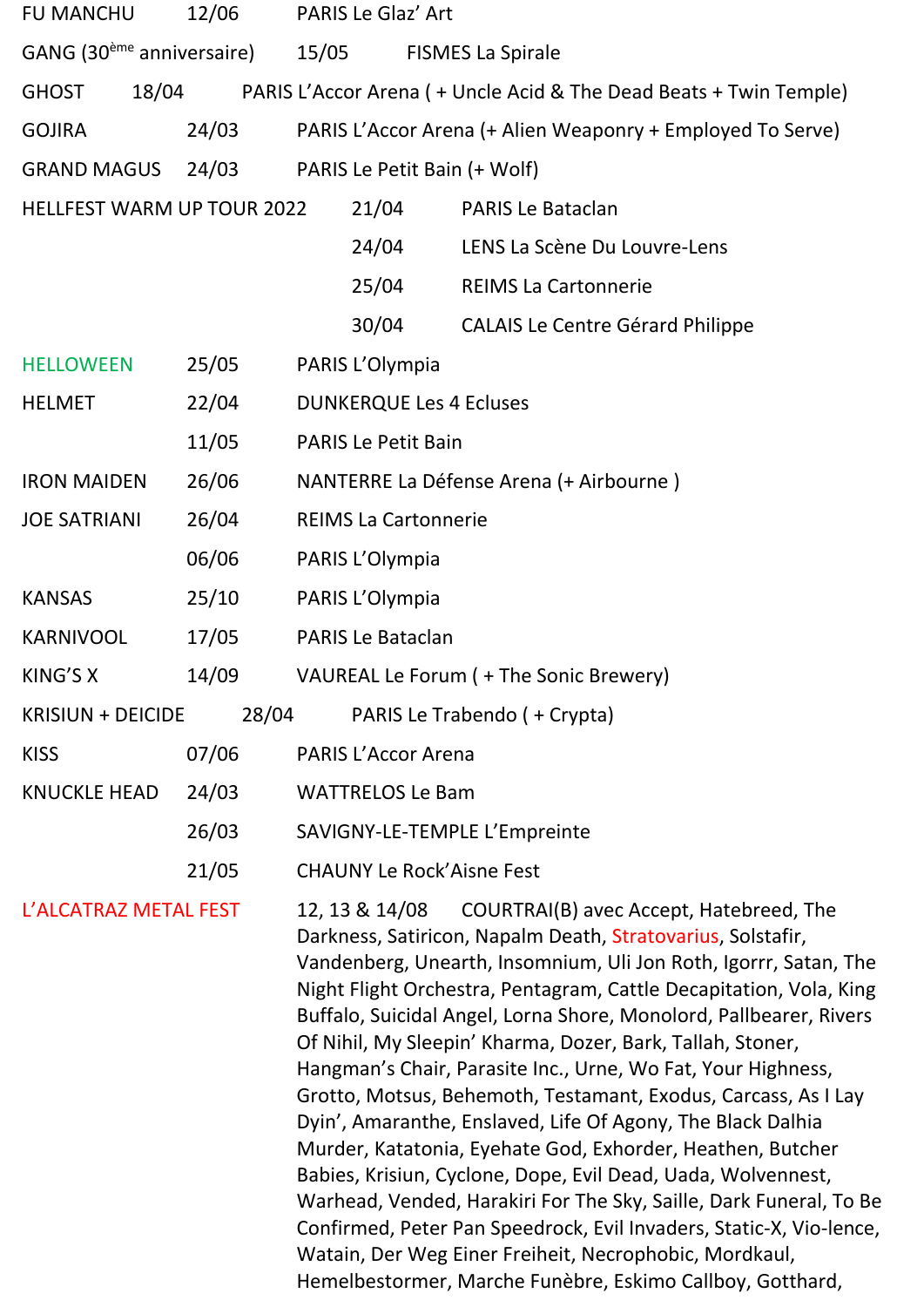|                                               |                                 |                                                                                                                                                                                                                                                                                                                                                                   |                              |                       | Lacuna Coil, Diamond Head, Loudness, Bloodywood, The Raven<br>Age, Cannibal Corpse, Abbath, Aborted, Suffocation, Benediction,<br>Misery Index, Panzerfaust, 1914, Thanatos, Sick Of It All, Ignite,<br>Death Angel, Madball, Billy Bio, Dri, Trauma, Liar, Enforced, Angel<br>Crew, Killthelogo, Cobra The Impaler, Bear, Speed Queen, My<br>Diligence, Wild Heart, Turbowarrior Of Steel, Lethal Injury, |  |  |
|-----------------------------------------------|---------------------------------|-------------------------------------------------------------------------------------------------------------------------------------------------------------------------------------------------------------------------------------------------------------------------------------------------------------------------------------------------------------------|------------------------------|-----------------------|------------------------------------------------------------------------------------------------------------------------------------------------------------------------------------------------------------------------------------------------------------------------------------------------------------------------------------------------------------------------------------------------------------|--|--|
| LE LIEVIN METAL FEST                          |                                 | 11 & 12/03<br>District, Vautours.                                                                                                                                                                                                                                                                                                                                 |                              |                       | LIEVIN Le Centre Arc-En-Ciel 20h00 6 euros/jour<br>avec Regardes Les Hommes Tomber, The Great Old Ones, Au-<br>Dessus, The Butcher's Rodeo, Stinky, The Amsterdam Red Light                                                                                                                                                                                                                                |  |  |
| LE RAISMES FEST                               |                                 | 10 & 11/09<br>RAISMES Le Château De La Princesse<br>D'Aremberg avec The Darkness, Sidilarsen, Lazuli, Electric Mary,<br>Little Caesar, Red Beans & Pepper Sauce, Wolfspirit, X-Rated Fdh,<br>The Quireboys, Myrath, Lucifer, Grand Slam, Sons Of Liberty,<br>Knuckledead; Zak Perry & The Beautiful Things, Octane./ - Metal<br>Market - Restauration - Camping - |                              |                       |                                                                                                                                                                                                                                                                                                                                                                                                            |  |  |
| <b>LIMP BIZKIT</b>                            | 26/07                           |                                                                                                                                                                                                                                                                                                                                                                   | PARIS L'Olympia              |                       |                                                                                                                                                                                                                                                                                                                                                                                                            |  |  |
| <b>LAURA COX</b>                              |                                 | $12 + 13/06$                                                                                                                                                                                                                                                                                                                                                      |                              |                       | <b>ESQUELBEC Label Guitar Fest</b>                                                                                                                                                                                                                                                                                                                                                                         |  |  |
| <b>LOUDNESS</b>                               | 19/04                           |                                                                                                                                                                                                                                                                                                                                                                   |                              |                       | VAUREAL Le Forum (+ Grey Attack)                                                                                                                                                                                                                                                                                                                                                                           |  |  |
| <b>MACHINE HEAD + AMON AMARTH</b>             |                                 |                                                                                                                                                                                                                                                                                                                                                                   | 12/10                        |                       | PARIS Le Zénith                                                                                                                                                                                                                                                                                                                                                                                            |  |  |
| <b>MASTODON</b>                               | 07/06                           |                                                                                                                                                                                                                                                                                                                                                                   |                              |                       | PARIS La Salle Pleyel                                                                                                                                                                                                                                                                                                                                                                                      |  |  |
| <b>MAYHEM + MORTIIS</b>                       | 16/05                           |                                                                                                                                                                                                                                                                                                                                                                   |                              |                       | PARIS La Machine Du Moulin Rouge                                                                                                                                                                                                                                                                                                                                                                           |  |  |
| MESHUGGAH + ZEAL & ARDOR                      |                                 | 09/05                                                                                                                                                                                                                                                                                                                                                             |                              |                       | PARIS L'Olympia                                                                                                                                                                                                                                                                                                                                                                                            |  |  |
|                                               |                                 | 24/05                                                                                                                                                                                                                                                                                                                                                             |                              |                       | LILLE L'Aéronef                                                                                                                                                                                                                                                                                                                                                                                            |  |  |
| 1914 + KONVENT + LIVLOS                       |                                 | 19/04                                                                                                                                                                                                                                                                                                                                                             |                              | <b>PARIS Le Gibus</b> |                                                                                                                                                                                                                                                                                                                                                                                                            |  |  |
| <b>MOONSPEL</b>                               | 03/10<br>Wolfheart + Hi Nayana) |                                                                                                                                                                                                                                                                                                                                                                   |                              |                       | PARIS L'Elysée-Montmartre (+ My Dyin' Bride + Borknagar +                                                                                                                                                                                                                                                                                                                                                  |  |  |
| <b>MUSHROOMHEAD</b>                           | 30/06                           |                                                                                                                                                                                                                                                                                                                                                                   | <b>PARIS La Maroquinerie</b> |                       |                                                                                                                                                                                                                                                                                                                                                                                                            |  |  |
| <b>9EME BRITISH STEEL SATURDAY NIGHT FEST</b> |                                 |                                                                                                                                                                                                                                                                                                                                                                   |                              | 01/10                 | <b>FISMES La Salle Des Fêtes</b>                                                                                                                                                                                                                                                                                                                                                                           |  |  |
| <b>NIGHTWHISH</b>                             | 30/11                           |                                                                                                                                                                                                                                                                                                                                                                   |                              |                       | PARIS L'Accor Arena (+ Amorphis                                                                                                                                                                                                                                                                                                                                                                            |  |  |
| <b>OCEAN</b>                                  | 20/05                           |                                                                                                                                                                                                                                                                                                                                                                   |                              |                       | PARIS Le Théâtre Traversière (+ The No)                                                                                                                                                                                                                                                                                                                                                                    |  |  |
| <b>OPETH</b>                                  | 16/11                           |                                                                                                                                                                                                                                                                                                                                                                   | PARIS La Salle Pleyel        |                       |                                                                                                                                                                                                                                                                                                                                                                                                            |  |  |
| <b>ORPHANED LAND</b>                          | 07/04                           |                                                                                                                                                                                                                                                                                                                                                                   | <b>PARIS Le Petit Bain</b>   |                       |                                                                                                                                                                                                                                                                                                                                                                                                            |  |  |
| <b>PORCUPINE TREE</b>                         | 02/11                           |                                                                                                                                                                                                                                                                                                                                                                   | PARIS Le Zénith              |                       |                                                                                                                                                                                                                                                                                                                                                                                                            |  |  |
| <b>POWERWOLF</b>                              | 27/11                           |                                                                                                                                                                                                                                                                                                                                                                   |                              |                       | PARIS Le Zénith (+ Dragonforce + Warkings)                                                                                                                                                                                                                                                                                                                                                                 |  |  |
| PRIMORDIAL                                    | 14/04                           |                                                                                                                                                                                                                                                                                                                                                                   |                              |                       | PARIS La Machine Du Moulin Rouge ( + Nalfgar + Rome)                                                                                                                                                                                                                                                                                                                                                       |  |  |
| PURE OBSESSIONS & THE RED NIGHTS              |                                 |                                                                                                                                                                                                                                                                                                                                                                   | 25/03                        |                       | PARIS La Boule Noire (+ Heartlay)                                                                                                                                                                                                                                                                                                                                                                          |  |  |
| <b>RED HOT CHILI PEPPERS</b>                  |                                 | $08 + 09/07$                                                                                                                                                                                                                                                                                                                                                      |                              |                       | PARIS Le Stade De France COMPLET !                                                                                                                                                                                                                                                                                                                                                                         |  |  |